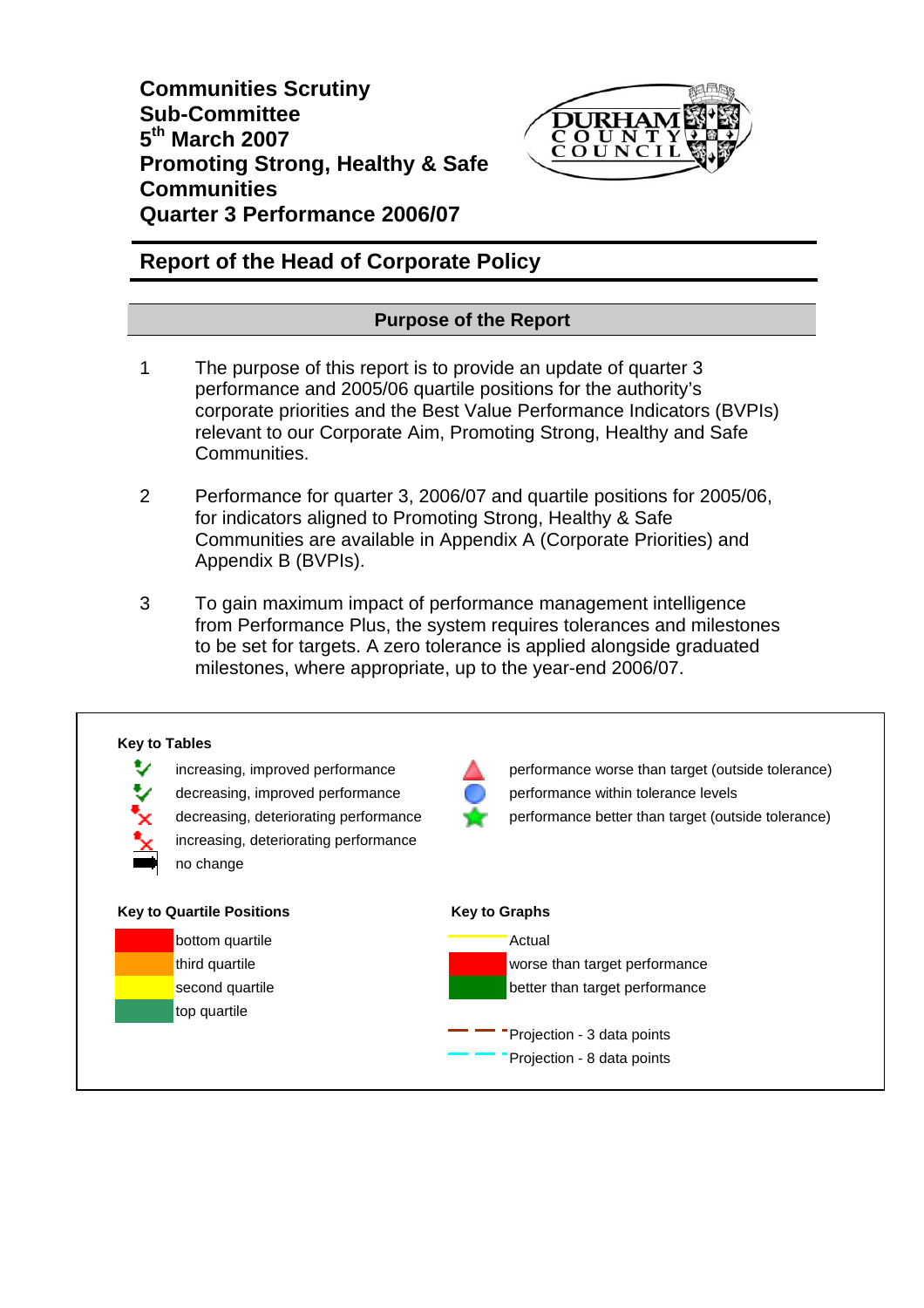4 There are 3 priority areas for improvement aligned to our Corporate Aim, Promoting Strong, Healthy and Safe Communities.

### **Protecting and Supporting Vulnerable Children**

Within this theme there are 3 outcomes that have been identified as areas we want to improve.

**Fewer children at risk** – to know if we are succeeding at this we are measuring:



• **PAF A3 – re-registrations on the Child Protection Register** 



**Actual**

Good performance for this indicator is low, and with current performance of 11, outturn continues to be better than target. It should be noted however that performance can be prone to fluctuation as re-registrations often include large sibling groups.

**Better access for young people to mental health services** – to know if we are succeeding at this we are measuring:

- **LAA C&YP 2b acute mental health referrals within 5 days**  Data have now been provided up to the half-year point with performance meeting its 100% target.
- **LAA C&YP 2c non-acute mental health referrals within 15 days** Performance for non-acute mental health referrals within 15 working days was 100% at the half-year point.

**Fewer young people offending**– to know if we are succeeding at this we are measuring:

• **LAA SSC 1f – first time entrants to the youth justice system**  New data are available. From April to the end of September there were 523 first time entrants into the youth justice system in County Durham. This performance at the half-year point equates to just over half (50.4%) of the 2006/07 annual stretch target of 1037.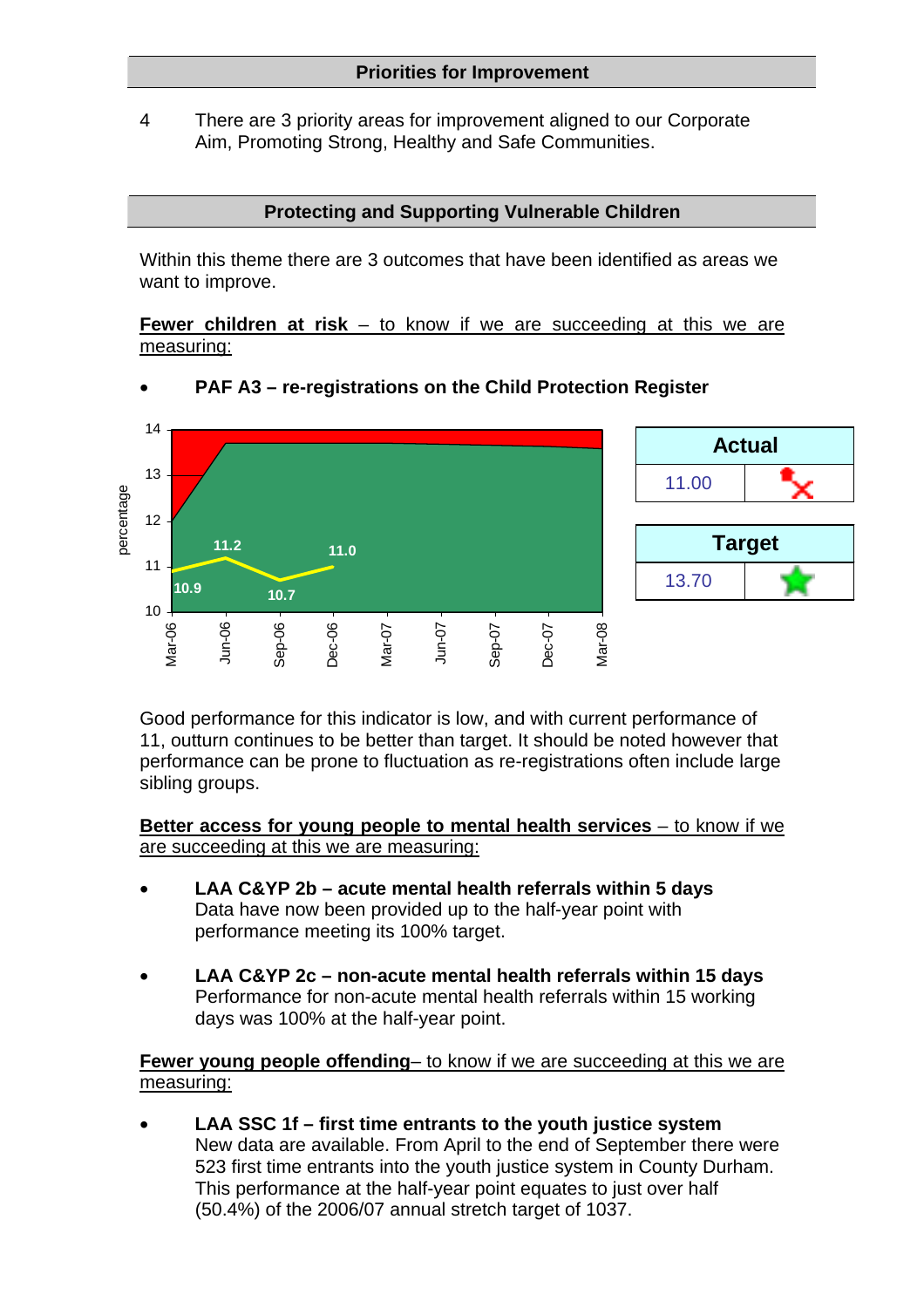### **Protecting and Supporting Vulnerable Adults**

Within this theme there are 2 outcomes that have been identified as areas we want to improve.

**Improved opportunities, choice and independence for vulnerable adults and older people**– to know if we are succeeding at this we are measuring:



With the exception of September 2005, this indicator has shown continual quarter-on-quarter improvement. Performance is 3.5 percentage points higher than at the same time 12 months ago and is performing better than target. During 2005/06, this indicator was 0.1 percentage points short of a top quartile position. However, this PI is also a PAF indicator and current performance lies within the "Very Good" dark green banding.



#### • **BV 196 – acceptable wait for care packages**

During the last 12 months, 92% of new older clients experienced completion of assessment to provision of all services in the care package within four weeks. Performance has improved by 6.1 percentage points compared to the same time last year and is better than target. This rate of improvement has been quicker in recent months.

• **BV056 - % equipment delivered / adapted within 7 working days**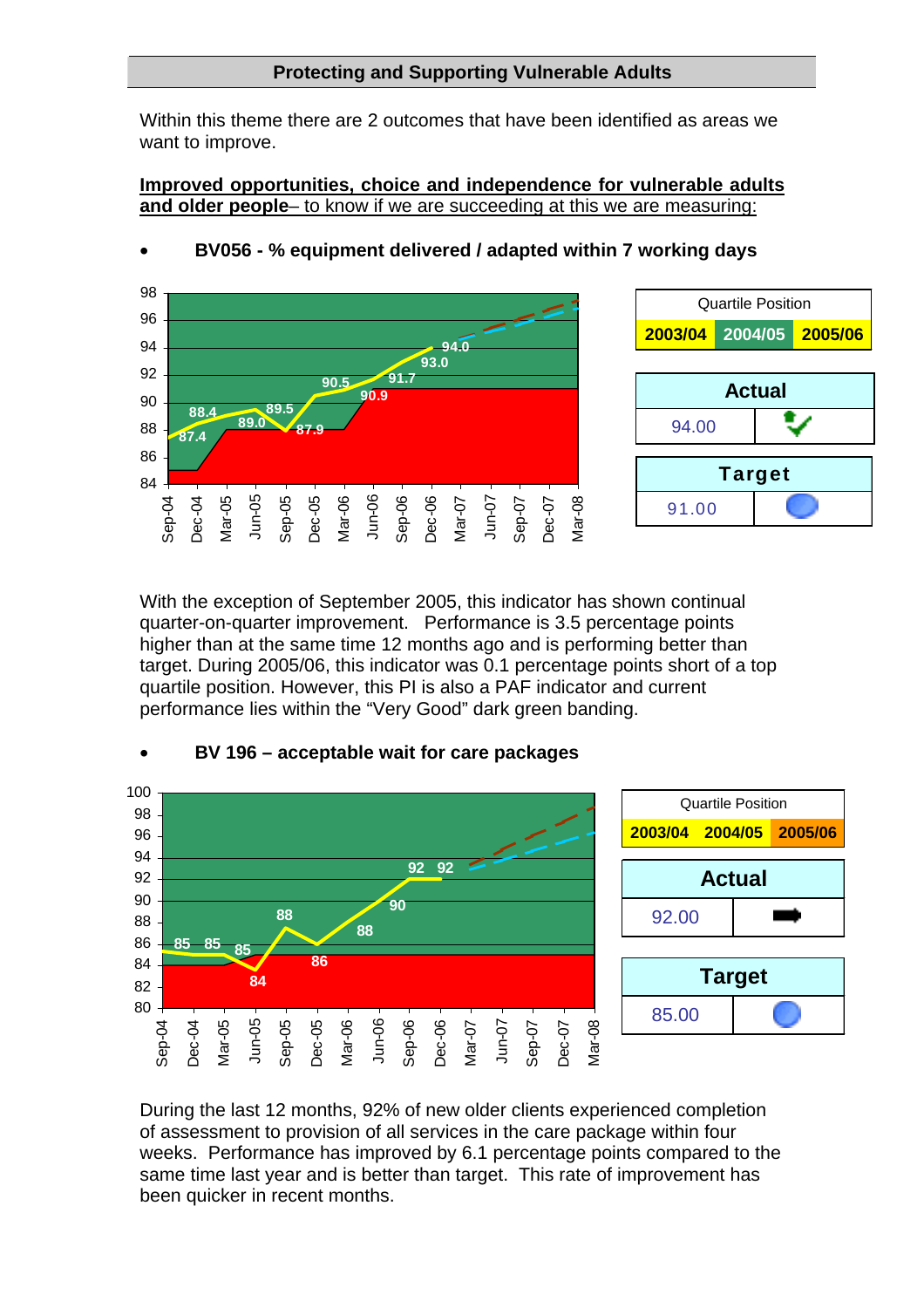2005/06 outturn resulted in a drop from second to third quartile for this indicator. Durham's performance from 2004/05 to 2005/06 improved by 2.61% whereas the average improvement for all authorities was higher at 4.44%.



# • **BV 201 – adults receiving direct payments of benefits (LAA stretch target)**



95.4 adults and older people per 100,000 population received direct payments during the 12 months ending 31 December 2006. Performance has improved at a steady rate and is 18.2 percentage points higher compared to the same time last year and is better than target. Quartile thresholds have been produced for this indicator and it has dropped from top quartile to second quartile.

# • **LAA HC&OP 3b – older people in receipt of council tax benefit (LAA stretch target)**

At 30 June 2006, 31,618 people over the age of 60 were in receipt of council tax benefit. This is an increase of 120 people since 30 June 2005. An overview of the district information can be seen below.

|                          | 30-Jun-05 | 30-Jun-06 | Change | % of Total at<br>30 June 2007 |  |  |
|--------------------------|-----------|-----------|--------|-------------------------------|--|--|
| <b>Chester-le-Street</b> | 2,981     | 3,013     | 32     | 9.5%                          |  |  |
| Derwentside              | 5,879     | 5,976     | 97     | 18.9%                         |  |  |
| Durham                   | 4,047     | 4,051     | 4      | 12.8%                         |  |  |
| Easington                | 6,447     | 6,567     | 120    | 20.8%                         |  |  |
| Sedgefield               | 6,390     | 6,184     | $-206$ | 19.6%                         |  |  |
| Teesdale                 | 1,211     | 1,267     | 56     | 4.0%                          |  |  |
| <b>Wear Valley</b>       | 4,543     | 4,560     | 17     | 14.4%                         |  |  |
| Total                    | 31,498    | 31,618    | 120    |                               |  |  |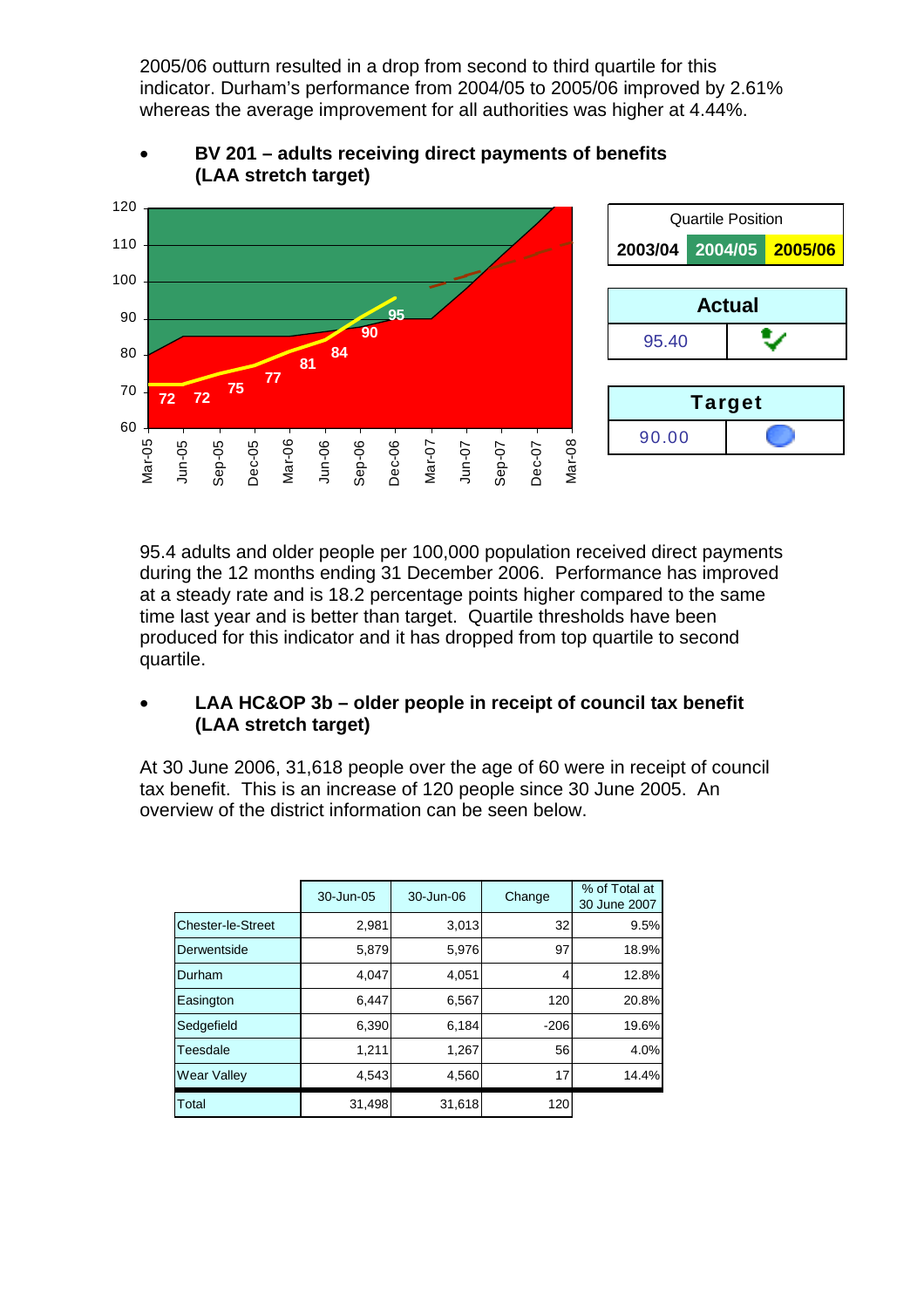#### The graphs below show future projections based on the last 3 data points



#### • **LAA HC&OP 5a - % receiving intensive home care**



This indicator measures households receiving intensive homecare (more than 10 hours and 6 or more visits per week) as a proportion of households receiving intensive home and residential care. The indicator is calculated using a sample week. Although remaining static during quarter 3 performance continued to exceed target.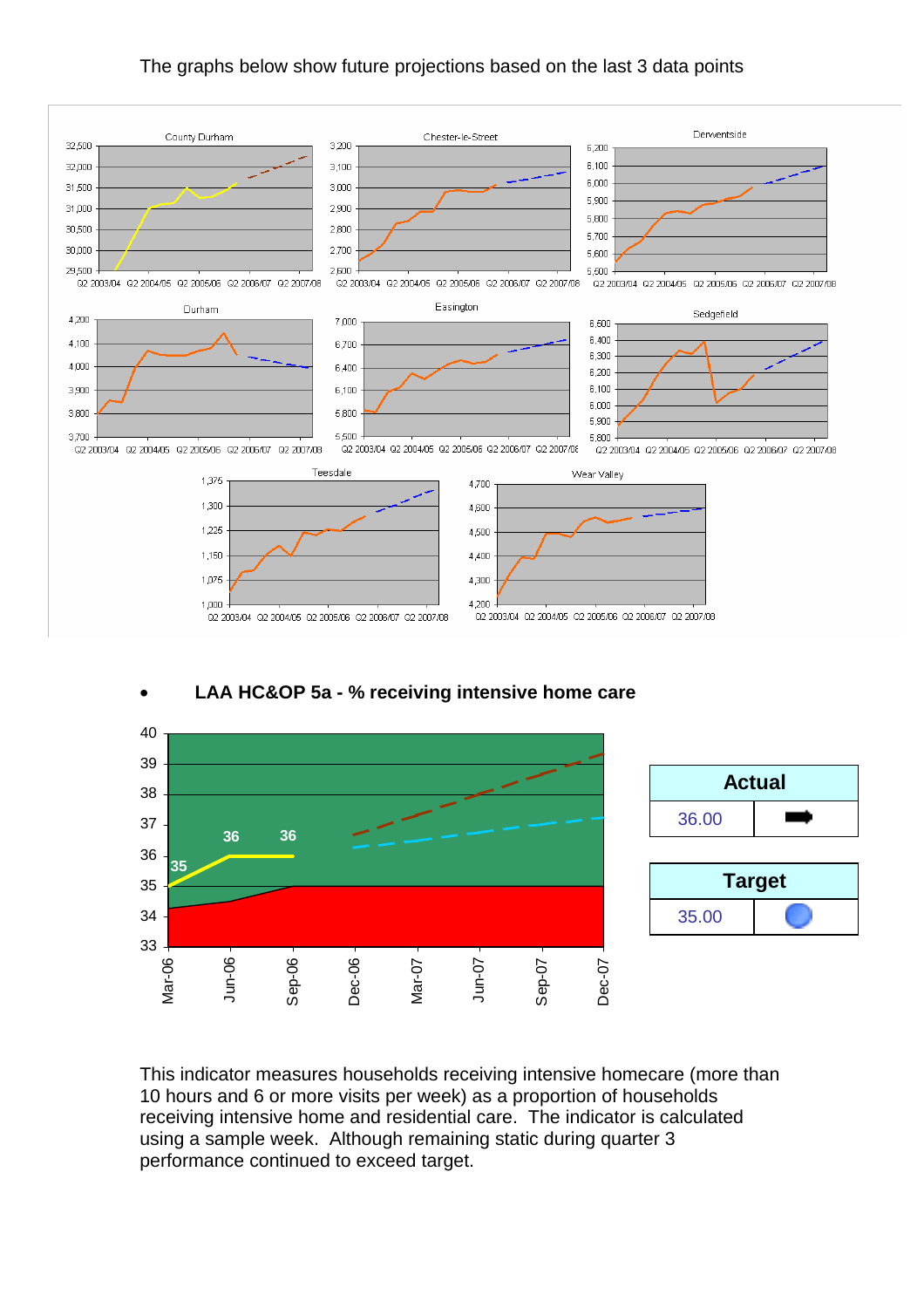**Improved employment opportunities for people with learning difficulties**  – to know if we are succeeding at this we are measuring:

• **LAA HC&OP 4c - % people with learning disabilities (known to the Council) in work** 





Performance of this indicator is continuing to improve. During the last nine months, performance has more than doubled and is ahead of the year-end target for 06/07.

#### **Improving Health**

Within this theme there are 3 outcomes that have been identified as areas we want to improve. However, only one indicator has been updated during quarter 3. An update of all other indicators will be provided following the yearend.

**Reduction in the number of people smoking – to know if we are** succeeding at this we are measuring:

# • **LAA HC&OP 1e – no. of 4 week quitters using NHS service (LAA stretch target)**

Performance for the number of 4-week smoking quitters attending NHS smoking cessation services is reported quarterly and by its very nature, cannot be produced until 28 days have elapsed following the end of the quarter. The following table shows the latest reported data (1 April 2006 to 30 September 2006) for this indicator with the strongest quarter historically still to come (post Christmas).

|                            | 01-Apr-06<br>to<br>30-Sep-06 | Annual<br><b>Target</b> |
|----------------------------|------------------------------|-------------------------|
| Derwentside                | 247                          | 610                     |
| Durham & Chester-le-Street | 406                          | 1,019                   |
| <b>Durham Dales</b>        | 325                          | 700                     |
| Easington                  | 487                          | 730                     |
| Sedgefield                 | 345                          | 709                     |
| <b>Total</b>               | 1,810                        | 3,886                   |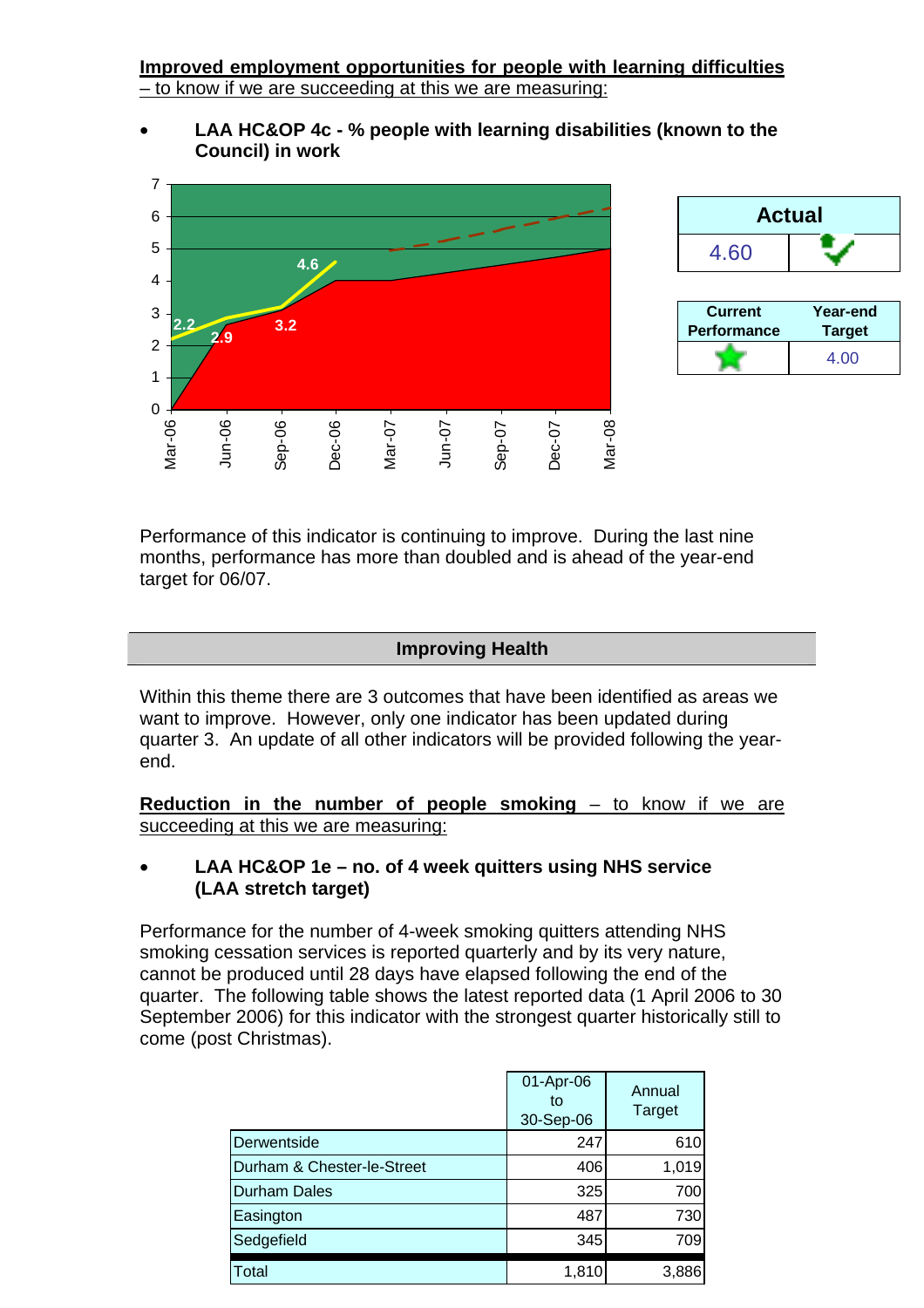# **Other Best Value Performance Indicators (BVPIs)**

4. There are 21 performance indicators relevant to our Corporate Aim, Promoting Strong, Healthy and Safe Communities that are not aligned to our corporate priorities for improvement. Of these indicators 6 improved performance, 7 remained static, 2 deteriorated, 3 were not updated and 3 are calculated cumulatively so can't be compared to the previous quarter.

It should be noted that 12 performance indicators achieved their targets for quarter 3.

| Performance                   | <b>BVPI</b>                                                                                                                                                                                                                                                                                                                                                             |  |  |  |  |
|-------------------------------|-------------------------------------------------------------------------------------------------------------------------------------------------------------------------------------------------------------------------------------------------------------------------------------------------------------------------------------------------------------------------|--|--|--|--|
| Improved                      | 49 – Stability of payments of LAC (more than 3 placements)<br>53 - Intensive homecare per 1,000 65+ population (T)<br>$54 -$ Over 65s helped to live at home (T)<br>127a – Violent crime per 1,000 population<br>163 – Adoptions of children looked after (T)<br>195 – Acceptable waiting times for assessment                                                          |  |  |  |  |
| <b>Static</b>                 | 99ai – No. of road accident casualties: KSI all (T)<br>99bi – No. of road accident casualties: KSI child (T)<br>99ai – No. of road accident casualties: Slight injuries (T)<br>127b – Robberies per 1,000 population<br>$162$ – Reviews of child protection cases (T)<br>$166b$ – checklist – trading standards (T)<br>226b – Advice and Guidance: CLS quality mark (T) |  |  |  |  |
| Deteriorated                  | 126 – Domestic burglaries per 1,000 households (T)<br>$ 128a -$ Vehicle crime per 1,000 population (T)                                                                                                                                                                                                                                                                  |  |  |  |  |
|                               | 197 – change in <18 conception rate<br>Not Updated 226a - Advice and Guidance: expenditure<br>226c - Advice and Guidance: direct provision                                                                                                                                                                                                                              |  |  |  |  |
| Measured<br>$(T)$ algorithman | LPI 99a - No. of road accident casualties: KSI all<br>LPI 99b – No. of road accident casualties: KSI child<br>Cumulatively LPI 99c - No. of road accident casualties: Slight Injuries (T)<br>at the texted few that indicates uses me                                                                                                                                   |  |  |  |  |

*(T) denotes that the target for that indicator was met* 

# **Areas of Improved Performance**

- 5 The performance of a number of indicators improved during quarter 3, 2006/07. Of particular note:
- **BV 49 Stability of payments of LAC (more than 3 placements)**  Although this indicator has improved, it has not achieved its target of 10. This is also a PAF indicator and with performance less than 16 remains in the top banding despite not achieving its target.
- **BV 53 Intensive homecare per 1,000 65+ population**  This indicator continues to perform better than target and was placed in the top quartile for 2005/06.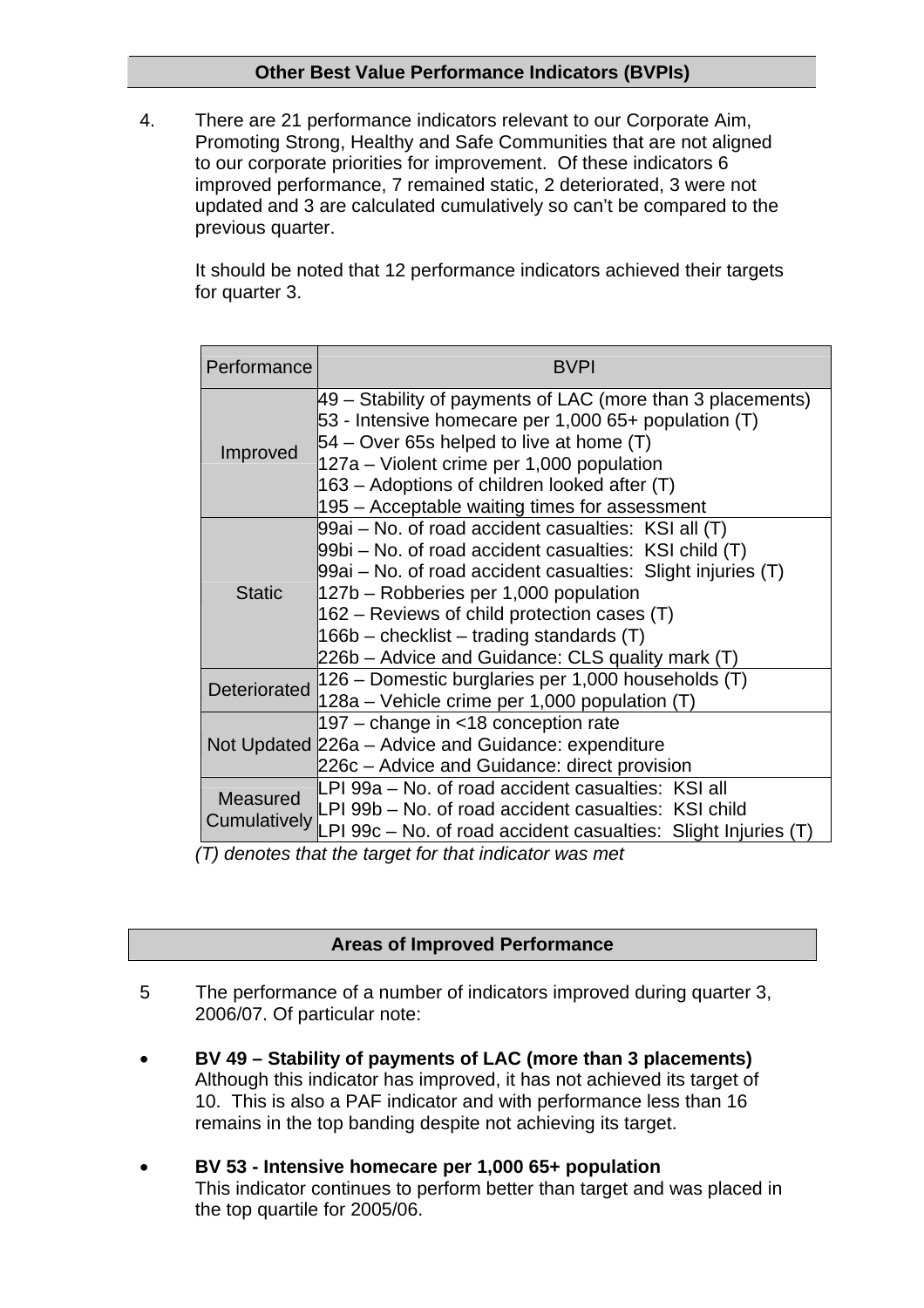### • **BV 54 – Over 65s helped to live at home**

This indicator continues to perform better than target and was placed in the second quartile for 2005/06.

#### • **BV 127a – Violent crime per 1,000 population**  There has been a slight decrease in the number of violent crimes per 1,000 population during quarter 3. However, performance remains worse than target.

# • **BV 163 – Adoptions of children looked after**

Current performance of this indicator is impressively 24% higher than target. Performance improved in 2005/06 and resulted in a move from second to top quartile.

#### • **BV 195 – Acceptable waiting times for assessment**

This indicator dropped from second to bottom quartile in 2005/06 and although performance has improved by 3.35 percentage points, current performance remains below the target set.

#### **Areas of deteriorated performance**

- 6 The performance of a number of indicators deteriorated during quarter 3, 2006/07. Of particular note:
- **126 Domestic burglaries per 1,000 households**  There has been an increase in the number of domestic burglaries per 1,000 households during quarter 3. However, performance remains within target.
- **128a Vehicle crime per 1,000 population**  There has been a slight increase in the number of vehicle crimes per 1,000 population during quarter 3. However, performance remains within target.

#### **Performance measured cumulatively**

Some performance indicators are measured cumulatively rather than on a rolling year basis. This is true of the local performance indicators relating to road accident casualties.

- **LPI 99a No. of road accident casualties: KSI all**  It is predicted that the end of year total will be in the region of 237 casualties, well above the target. The largest rise is amongst young and inexperienced drivers (17-25) with young drivers being responsible for 82% of the fatal casualties. This group will form the basis of additional funding bid to DfT.
- **LPI 99b No. of road accident casualties: KSI child**  Quarter 3 performance was within the target but the cumulative figure continues to be above the target. Whilst with such small numbers